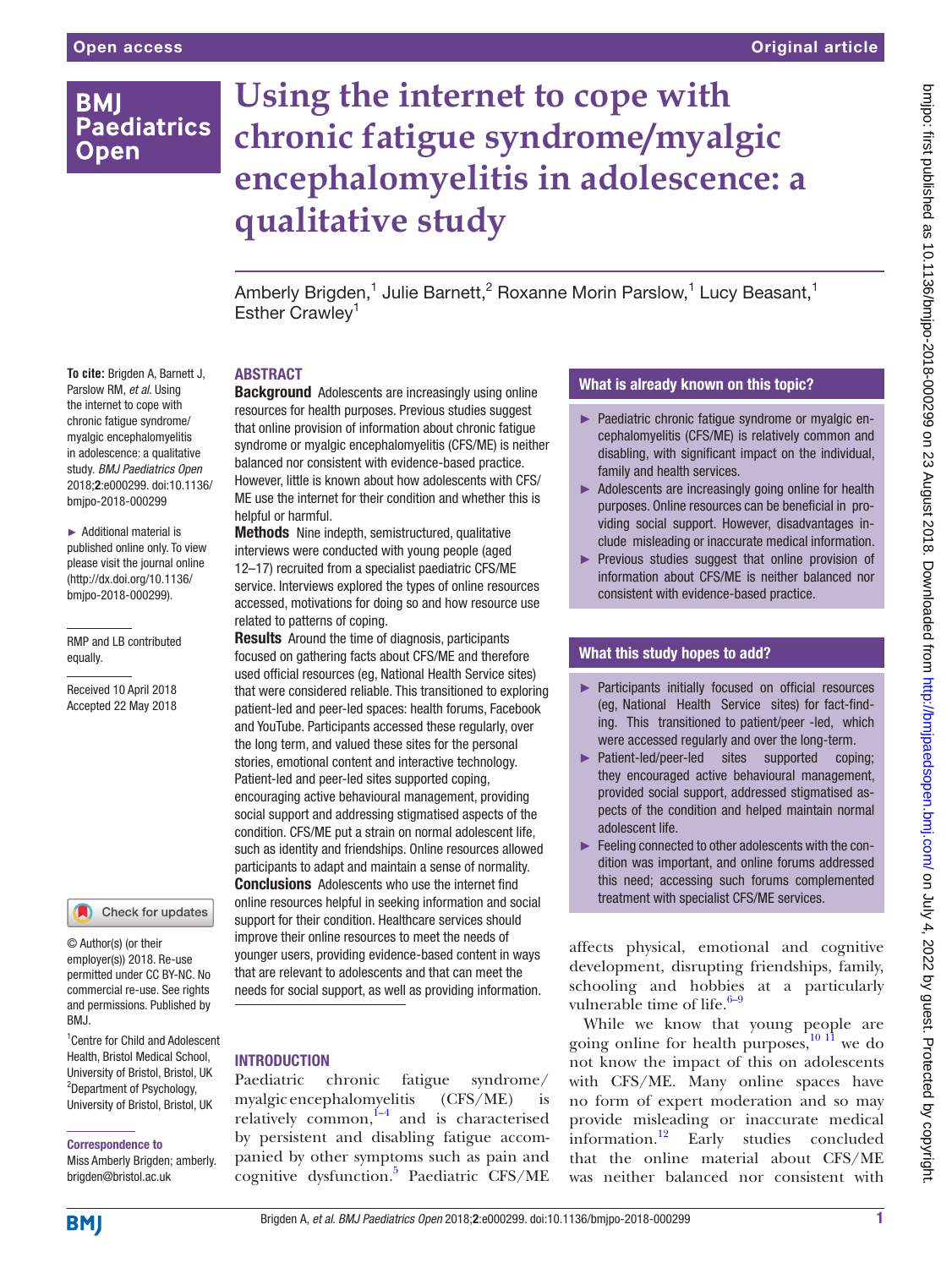evidence-based practice. $13 \frac{14}{11}$  This is compounded by the difficulties that adolescents report in assessing online information and knowing which sites to trust.<sup>15</sup> On the other hand, the extent to which adolescents cope with a chronic illness is associated with psychological well-being, health behaviours and health outcomes, $16-18$  and online resources may enhance coping. The internet provides the opportunity for adolescents to confidentially and conveniently access health information.<sup>19</sup> The ability to connect with others with health conditions provides opportunity for self-disclosure, social support, empathy, reduced isolation, sharing of personal experiences and empowerment. $20-25$  These conflicting findings, and the associated uncertainty about the potential impact of accessing online resources on patients' responses to their condition, may underpin clinicians' reluctance in accepting the internet as a resource for their patients. $26\frac{26}{27}$ 

This study aimed to gather the views of adolescents with CFS/ME to explore what they access online for information and support, and how this influences the way they cope with their condition.

#### **METHODS**

#### Participants, sampling and recruitment

Participants were recruited from a specialist paediatric CFS/ME service. Adolescents were eligible if they had a diagnosis of  $CFS/ME$ ,<sup>[5](#page-4-1)</sup> were aged  $12-17$  years and self-identified as having used the internet for CFS/ME. Adolescents were excluded if they had insufficient proficiency in the English language to participate in an interview or if they were severely affected<sup>5</sup> (as we felt there was a risk that the interview might make symptoms worse). Clinicians screened patients for eligibility, offered information sheets and took consent/assent to contact. The researcher contacted interested participants, and interviews were arranged at a time and location convenient to the participant (home, clinic or Skype). Written valid informed consent/assent was obtained prior to the interview. The interviewer was not previously known to the

participant, and was independent of the clinical team that the participant was receiving treatment from.

Sampling was opportunistic insofar as it recruited eligible participants who were willing and able to take part. Recruitment ended when it was felt there was enough quality data to answer the research question, within the constraints of the study. Sample size was guided by the principle of 'information power'<sup>28</sup> and was reviewed during the process of analysis. Information power deems that smaller numbers are justifiable if the research question is narrow, if the sample is more homogeneous and if there is a good-quality dialogue.

#### Topic guide

The topic guide (online [supplementary appendix](https://dx.doi.org/10.1136/bmjpo-2018-000299)) was developed to answer the research questions, in line with the literature on coping. The questions were open-ended to ensure answers were not unduly constrained. The topic guide was piloted with a member of the CFS/ME patient advisory group.

The interviewer was completing an MSc in Health Psychology which covered qualitative methods. Practical training and guidance were provided through supervision and guidance around the development of the topic guide, as well as interviewing style.

#### Procedure

Participants were interviewed alone or with a parent/ carer depending on the participant's preference (see [table](#page-1-0) 1). The semistructured topic guide was used, and participants were encouraged to talk for as long as they needed. Interviews were audio-recorded, transcribed verbatim and anonymised. Initially transcripts were read to become familiar with the data, and thematic analyses were carried out using the stages proposed by Braun and Clarke<sup>29</sup> (AB). Four transcripts were double-coded (LB, RMP), and two senior researchers collaborated on the development of themes and interpretations (EC, JB).

As there was limited research in the area, we began by developing codes in an inductive manner. The process

<span id="page-1-0"></span>

| Participant demographics and clinical characteristics<br>Table 1 |        |           |                                                                                              |                                                         |                      |
|------------------------------------------------------------------|--------|-----------|----------------------------------------------------------------------------------------------|---------------------------------------------------------|----------------------|
|                                                                  |        |           | <b>Months from initial</b><br>Participant ID Gender Age at interview assessment to interview | Severity: % of school attended at<br>time of assessment | Parent/carer present |
|                                                                  | Female | $15 - 17$ | 11                                                                                           | 30                                                      | Yes                  |
| $\overline{2}$                                                   | Female | $12 - 14$ | 4                                                                                            | 60                                                      | Yes                  |
| 3                                                                | Male   | $15 - 17$ | 19                                                                                           | 0                                                       | <b>No</b>            |
| $\overline{4}$                                                   | Female | 15-17     | 25                                                                                           | 0                                                       | <b>No</b>            |
| 5                                                                | Female | $15 - 17$ | 24                                                                                           | $\Omega$                                                | <b>No</b>            |
| 6                                                                | Female | $15 - 17$ | 4                                                                                            | <b>NA</b>                                               | No.                  |
| $\overline{7}$                                                   | Male   | $15 - 17$ | 9                                                                                            | 40                                                      | <b>No</b>            |
| 8                                                                | Female | $12 - 14$ | 8                                                                                            | 40                                                      | Yes                  |
| 9                                                                | Male   | $12 - 14$ | 12                                                                                           | $\Omega$                                                | <b>Yes</b>           |

NA, not available.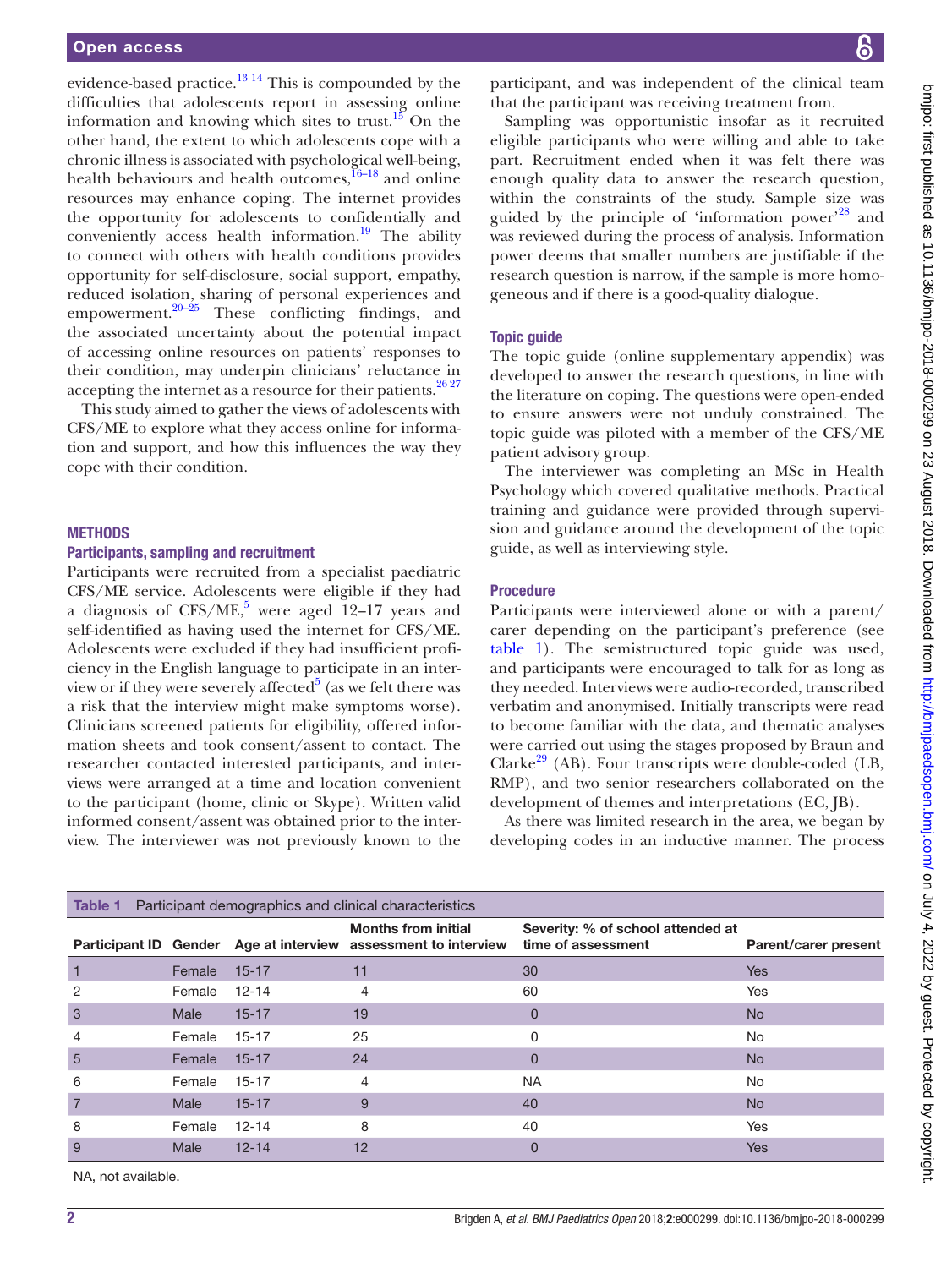of theme development was informed by the literature on coping.

# **RESULTS**

# Participant characteristics

Data were collected between May 2015 and July 2016. There were nine participants; all identified as white British and six (66.6%) were female. The mean age was 14.89 (SD 1.9). Participants were at different stages of the condition; the mean number of months from initial assessment to interview was 12.89 months (SD 7.98), with a range of 4 months to 25 months (see [table](#page-1-0) 1 for participant demographics and clinical characteristics).

# Themes

# Theme 1: using digital resources to meet changing needs

Around the time of diagnosis participants sought out *"official"* (P5) sites to establish facts about the condition. Participants explicitly talked about an intention to factfind, with references to carrying out *"research"* (P5) and *"to know more about it"* (P2). This was also indicated by the nature of the sites visited; participants talked about their status as *"reliable"* (P1, P3, P7). For the majority, this included National Health Service (NHS) websites, and in some cases it also included Action for ME, Association of Young People with ME/Chronic Fatigue and the ME Association (CFS/ME charities).

P1: the NHS are the ones that you can trust more… you know that they're like safe to be reading, like with the information you know it's probably going to be true.

Some participants indicated that reading the facts about symptoms was helpful; they identified with the information and felt validated by this. Some participants felt there was not enough information about treatments.

Participants felt that the NHS sites were not userfriendly; they used medical terminology, lacked depth and were static—the content remained unchanged.

P4: I've had a look on the NHS site…it's quite wordy and that sort of thing I wouldn't necessarily understand…it's sort of doctorised…it's not necessarily aimed at young people.

A common pattern was that participants only used the NHS sites a few times.

Most participants moved on to explore patient-led and peer-led sites containing subjective, experiential accounts.

P3: It was like personal experiences of people who have had the illness, and it was nice to read something from someone like similar to yourself, knowing that goes through the same thing day in and day out.

This included health forums, but also sites that were not necessarily health-related, including Facebook, Instagram, Blogs and YouTube. Only one participant did not report accessing these types of sites.

Participants who used these sites were positive about them, using words such as *"hope"* (P7, P9), *" reassuring"* (P1), *"motivating"* (P3) and *"boost"* (P9). The majority of participants did not highlight the potential negatives, such as reading personal stories of suffering. This tended to be a marginal part of the experience and participants employed strategies to manage negatives.

P7: you stumble on some few very dark ones you just have to brush those off cause there's not a lot of cases that you'll find those, but they're a bit depressing when you do. You have to keep to the bright ones that tell you how to work with it you've got to stick with the ones which aren't so depressing.

In contrast to NHS sites, patient-led/peer-led sites were accessed regularly and over the long-term, such as *"a few times a week"* (P3) or *"every day"* (P2). These sites used ingroup terms and phrases which were accessible and appealing. They were considered to offer a greater level of depth and were constantly updated. Participants preferred this story-telling approach, the numerous accounts and the technological affordances of videos.

P7: [YouTube] was a really nice way of explaining it, you got more of a personal touch to it because you saw people and then you saw in the comments of You-Tube videos…that made me feel quite good to like watch them even, not have to like scroll through, I could just sit down and watch YouTube videos. Yeah it was good.

#### Theme 2: using digital resources to enhance coping

Although a few participants reported reading about self-management approaches on official websites, for most participants it was the patient-led/peer-led sites that were associated with coping.

# *Behavioural coping*

Participants reported that forums were spaces where participants could learn about coping strategies from others. Strategies included establishing sleep routines, activity management, pacing, meditation, supplementing schooling with online education, taking exams at home and methods to monitor activity.

As well as learning about strategies, anecdotes and endorsements appeared to promote beliefs in the efficacy of strategies, providing the inspiration to try out the strategies.

P3: reading other people's stories saying that they've been able to get up and do something have a good day it's kind of motivating knowing that if someone else can do it then you can to…(text missing) thinking oh wait if they can do that and it helped them then maybe it may help me and maybe I should try that and hopefully it might work for me as well.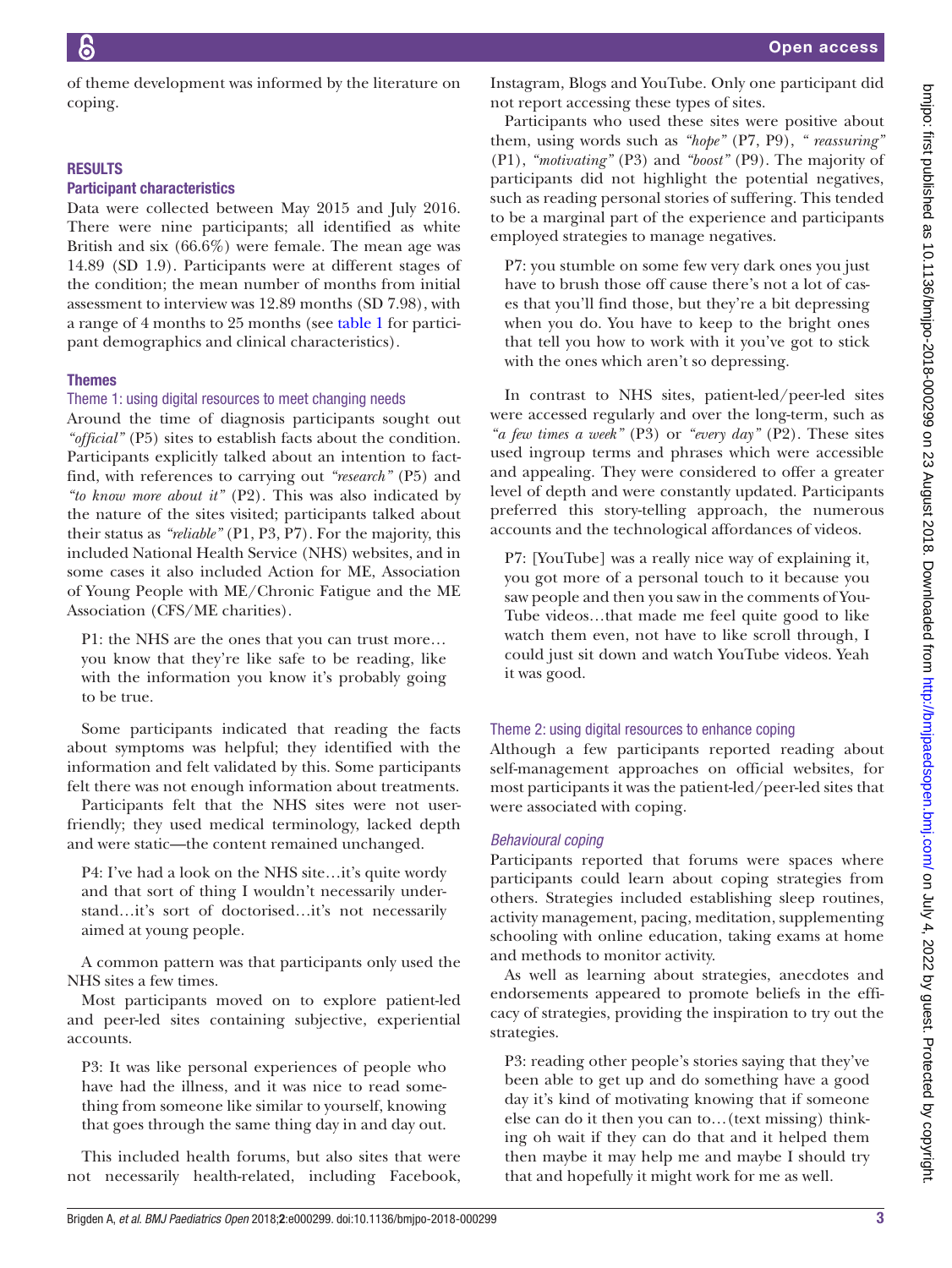One participant linked the active behavioural coping strategies supported by the forums to improved outcomes.

P6: (forum) really helped me to overcome being tired and stuff like that and I would take on board the tips.

# *Social support for coping*

Participants described the loneliness of the condition. Through spending time on these sites, they developed *"connection"* (P3) with others and a sense of *"community"* (P5, P9), which alleviated this isolation. They experienced a sense of being able to relate to others like them and feeling understood and validated.

P5: in life with ME like I am now, you kind of feel alone…but when you go on the website you suddenly feel like part of the community you don't feel like you're the only one with ME…it's nice cause you don't feel alone.

Certain technological affordances were described as facilitating a sense of relationship. The fact that these sites could be rapidly accessed at any time seemed to provide a great sense of support. Participants stated they could interact with these sites in a quick and undemanding way through a shared language of 'likes' and 'comments'. More generally, the online world was less demanding and more flexible than offline relationships especially in the context of a disabling and fluctuating illness.

P5: it's just the support knowing that at any time during the day if I'm having a bad day I can literally go on and I know immediately I'll have support. P5: it's more nerve wracking meeting face to face because it's the physical side of it…I'm on crutches you have the pressure on you from that…but if you're talking on the internet you don't have to worry about anything like physically…you don't have to put your make up on…you don't have to worry about yourself and if you're having a bad day it's easy to sit on your bed on your phone.

*Coping with stigmatised aspects of the condition online and offline* Several participants raised the issues of comorbid psychological difficulties, such as anxiety and low mood, and the support that the sites provided. Some participants indicated that these were difficult subjects to talk about with family, friends and clinicians, but that it was therapeutic to engage with this material online. Participants explained that reading stories online encouraged them to open up and seek help offline.

P6: because when I was also diagnosed with anxiety and OCD as well as ME, going online and reading about other people and how they cope with it did really help me to speak up especially to my family and [clinician]…so it did really open up my views on mental health and how I coped with stuff like that.

# Theme 3: providing normality

Participants reported that CFS/ME put a strain on normal adolescent life, such as their identity and friendships. The digital spaces allowed them to adapt and maintain normality.

Participants used the internet to explore their condition; however, these supportive spaces were also places where they could explore and maintain aspects of identity unrelated to their condition. They talked about and connected with others about typical adolescent hobbies and things that defined them unrelated to CFS/ME.

P9: they [Facebook support group] talk about if they have a particularly bad day or a particularly good day…and then we just talk about stuff like video games and like dogs and stuff like that just like normal things so it's a bit of both and it's just a really nice community.

Participants also talked about the role of the internet in relation to supporting offline friendships. Lack of understanding and invalidation from friends was discussed, but individuals talked about showing their friends online information to legitimise their illness and help their peers understand and adapt to the illness.

P8: Oh yeah I showed some of my friends [a website] so that they could understand a bit more …and it meant that they could try and adapt…I was happy that I could show it [website] to my friends…you will see that it a real thing and not something that I've just gone oh yeah I have got something called Chronic Fatigue but I'm actually just really tired that was definitely one useful thing.

# **DISCUSSION**

#### Summary of findings

This is the first study to explore what young people with CFS/ME access online for their health condition and their views on the impact this has on coping with CFS/ME. Participants used official sites (such as NHS websites) for a limited time at the start of their illness for fact-finding. However, they used patient-led/peer-led sites more frequently and over a longer period of time. These supported coping: encouraging active behavioural management; providing social support; addressing stigmatised aspects of the condition; and providing a sense of normality in the face of an isolating and disabling condition.

#### Strengths and limitations

The strengths of this study included allowing participants to express their own views and provide a rich detailed account of their experiences, relatively unconstrained by prior concepts.[29](#page-5-8) The sample size is small, and a larger sample may have added richer data to themes and may have also allowed for greater exploration of deviant cases. However, the reported themes were clearly identified,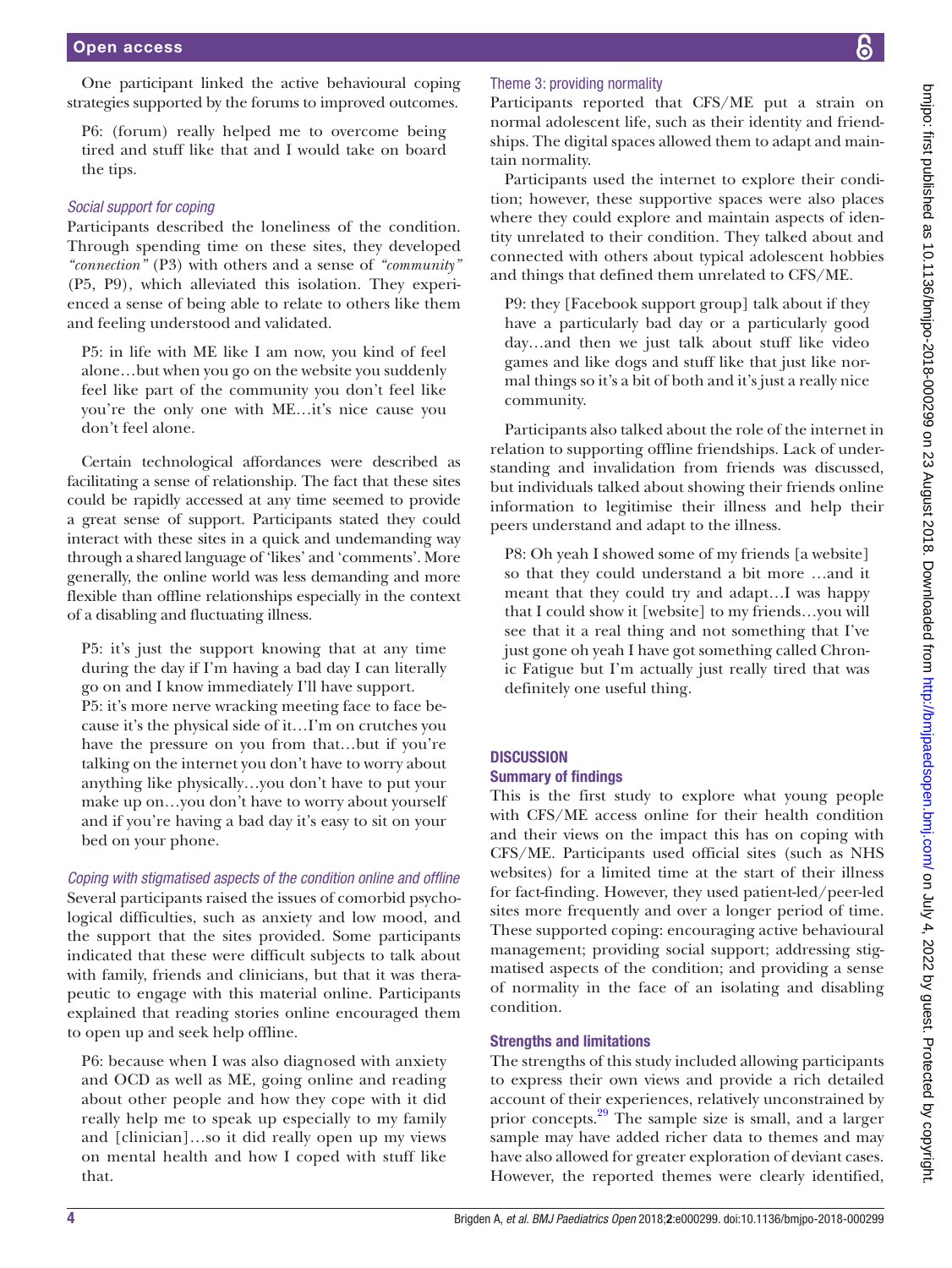and the results should therefore be considered as a valid base on which to build further investigation. Participants classified themselves as white British, and therefore the findings may not apply to other ethnic backgrounds. Participants were recruited from a specialist CFS/ME service; those who chose not to or who are unable to access specialist treatment may use the internet differently.

The power balance, age dynamic and, in some cases, presence of a parent/carer could have meant that the adolescents may have felt discouraged from sharing certain behaviours and experiences with an adult, for fear of disapproval, shame or embarrassment. However, the interviewer was independent from the clinical team, aimed to employ active listening skills, build rapport and come from non-judgemental and validating standpoint. This may have created an environment where participants felt able to provide richer and more personal information, for example opening up about psychological experiences. This idea reflects previous qualitative work exploring the views of adolescents with CFS/ME.<sup>30</sup>

These results are consistent with the literature.<sup>31 32</sup> A meta-synthesis exploring the experiences of living with a chronic illness during adolescence concluded that the most important themes were developing and maintaining friendships and being normal/getting on with life.[33](#page-5-11) A chronic disease can make these development milestones especially trying.<sup>34</sup> Adolescents with chronic illnesses benefit from forming friendships with other young people with the same condition because they are sharing the same life experiences and do not have to keep secrets or hide visible differences. $35\frac{36}{10}$  These therapeutic effects can be fostered through online support groups, with benefits including social support, empathy from others, reduced isolation and the opportunity to share personal experiences.<sup>[24](#page-5-14)</sup>

# Implications

Adolescents are likely to visit official sites in search of reliable information. Health services should offer online information that is meaningful and engaging to younger users. Content could be improved by providing information that is important to young people: symptoms, treatments and ways to explain the condition to peers. Content could also be improved by providing a greater depth of information; using story-telling and patient vignettes; and ensuring language is age-appropriate. Incorporating technological affordances, for example videos and interactive interfaces, may also be beneficial. With interest in e-treatments for paediatric CFS/ME,<sup>37 38</sup> this study indicates that perceptions of a supportive relationship (an important ingredient in  $CFS/ME$  treatment<sup>[39](#page-5-16)</sup>) can be fostered online, and E-treatment should attend to these elements.

Peer-led and patient-led sites can be beneficial for some adolescents with chronic conditions. Clinicians may consider discussing this with young people, as they may be willing to integrate online and offline worlds. Clinicians

may lack knowledge, confidence and trust in the internet for health, $\frac{40}{10}$  and training could be useful to address this. This could include training clinicians about the type of sites young people visit; exploring clinicians' views and balancing any negative attitudes with the potential benefits that young people report; and exploring ways clinicians can open up conversation about internet use.

Acknowledgements We would like to thank all the participants who took part in the study. We are grateful for the support of the clinicians at the specialist paediatric CFS/ME service at the Royal United Hospitals who helped to identify and recruit participants.

Contributors AB conceptualised the study. AB, EC and JB designed the study. AB collected data and analysed all the data. LB and RMP contributed to data analysis. All authors contributed to the interpretation of the data. AB drafted the article, and all authors reviewed and critically revised it, made important intellectual input and approved the final version.

Funding EC is funded by the National Institute for Health Research (Senior Research Fellowship, SRF-2013-06- 013). RMP was funded by a University of Bristol Scholarship.

Disclaimer The views expressed in this publication are those of the authors and not necessarily those of the NHS, the National Institute for Health Research or the Department of Health.

Competing interests EC was the medical advisor for the Association of Young People with ME (AYME), until 2017. EC is an unpaid medical advisor for the Sussex & Kent ME/CFS Society.

Patient consent We obtained written consent/assent from participants.

Ethics approval This study obtained ethical approval from the NHS Research Ethics Committee (15/06/2017, 15/NW/0502).

Provenance and peer review Not commissioned; externally peer reviewed.

Open access This is an open access article distributed in accordance with the Creative Commons Attribution Non Commercial (CC BY-NC 4.0) license, which permits others to distribute, remix, adapt, build upon this work non-commercially, and license their derivative works on different terms, provided the original work is properly cited, appropriate credit is given, any changes made indicated, and the use is non-commercial. See: <http://creativecommons.org/licenses/by-nc/4.0/>.

#### **REFERENCES**

- <span id="page-4-0"></span>1. Nijhof SL, Maijer K, Bleijenberg G, *et al*. Adolescent chronic fatigue syndrome: prevalence, incidence, and morbidity. *[Pediatrics](http://dx.doi.org/10.1542/peds.2010-1147)* 2011;127:e1169–75.
- 2. Crawley EM, Emond AM, Sterne JA. Unidentified Chronic Fatigue Syndrome/myalgic encephalomyelitis (CFS/ME) is a major cause of school absence: surveillance outcomes from school-based clinics. *[BMJ Open](http://dx.doi.org/10.1136/bmjopen-2011-000252)* 2011;1:e000252.
- 3. Crawley E, Hughes R, Northstone K, *et al*. Chronic disabling fatigue at age 13 and association with family adversity. *[Pediatrics](http://dx.doi.org/10.1542/peds.2011-2587)* 2012;130:e71–9.
- 4. Chalder T, Goodman R, Wessely S, *et al*. Epidemiology of chronic fatigue syndrome and self reported myalgic encephalomyelitis in 5-15 year olds: cross sectional study. *[BMJ](http://dx.doi.org/10.1136/bmj.327.7416.654)* 2003;327:654–5.
- <span id="page-4-1"></span>5. Nice. *Chronic fatigue syndrome/myalgic encephalomyelitis (or encephalopathy): diagnosis and management of CFS/ME in adults and children (NICE guidelines CG53)*. London, 2007:CG53.
- <span id="page-4-2"></span>6. A report of the CFS/ME working group. *A report to the chief medical officer of an independant working group* 2002.
- 7. Patel MX, Smith DG, Chalder T, *et al*. Chronic fatigue syndrome in children: a cross sectional survey. *[Arch Dis Child](http://dx.doi.org/10.1136/adc.88.10.894)* 2003;88:894–8.
- 8. Garralda ME, Rangel L. Impairment and coping in children and adolescents with chronic fatigue syndrome: a comparative study with other paediatric disorders. *[J Child Psychol Psychiatry](http://dx.doi.org/10.1111/j.1469-7610.2004.00244.x)* 2004;45:543–52.
- 9. Parslow R, Patel A, Beasant L, *et al*. What matters to children with CFS/ME? A conceptual model as the first stage in developing a PROM. *[Arch Dis Child](http://dx.doi.org/10.1136/archdischild-2015-308831)* 2015;100:1141–7.
- <span id="page-4-3"></span>10. Brodie M, Flournoy RE, Altman DE, *et al*. Health information, the Internet, and the digital divide. *[Health Aff](http://dx.doi.org/10.1377/hlthaff.19.6.255)* 2000;19:255–65.
- 11. How young people use the Internet for health information. *[Public](http://www.ncbi.nlm.nih.gov/pubmed/12201291)  [Health Rep](http://www.ncbi.nlm.nih.gov/pubmed/12201291)* 2001;116:627.